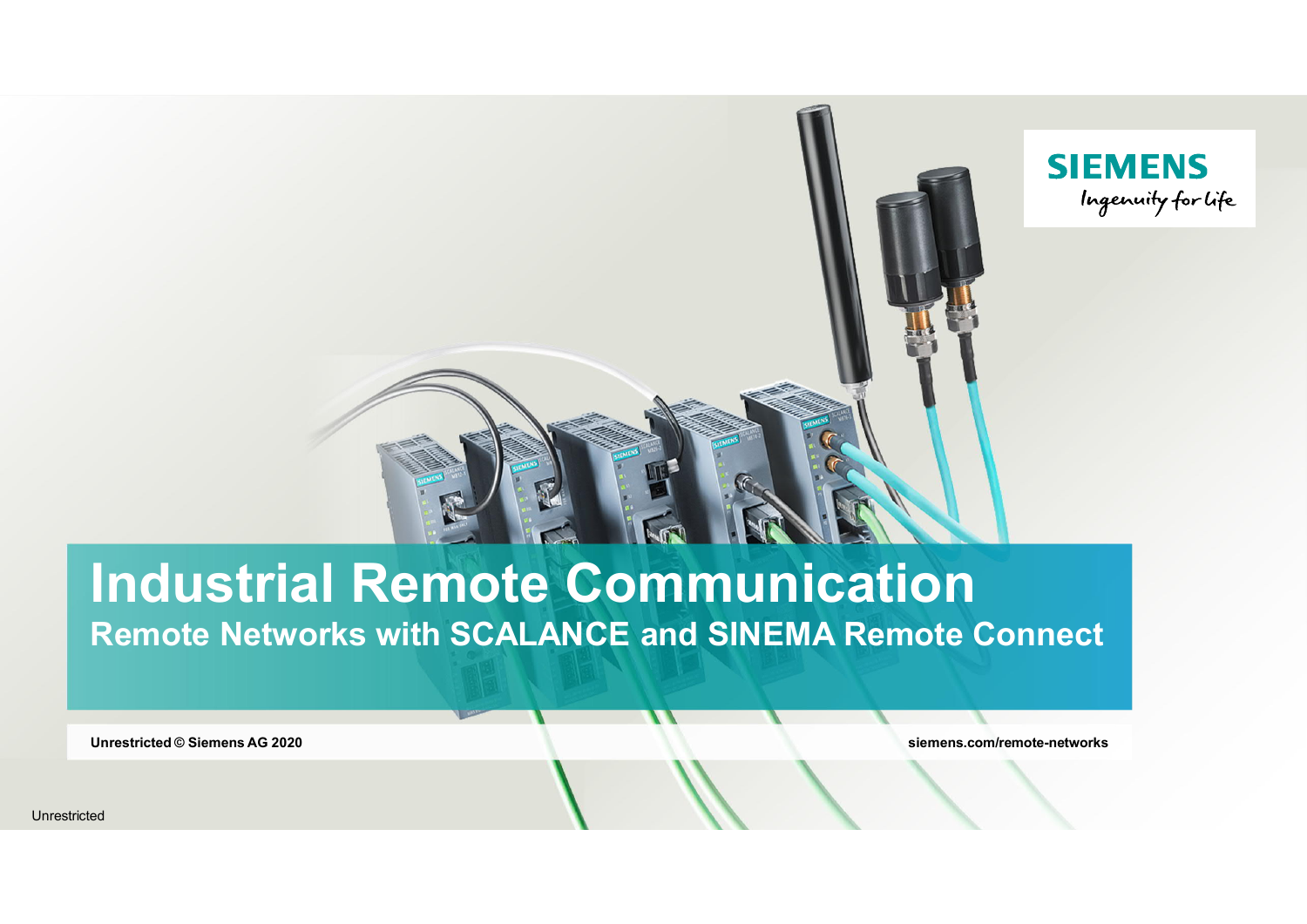## **SINEMA Remote Connect and SCALANCE Expansion of the remote network portfolio for the system**

Service technician (mobile) **SINEMA** Industrial Ethernet Remote Connect  $\Box$  VPN tunnel Internet Wired internet connection **SINEMA RC**  $\overline{B}$ Client OpenVPN m Client Service Center **Mobile** wireless network **SCALANCE S615** Internet + KEY-PLUG connection ø G\_IK10\_XX\_30370 SCALANCE **SCALANCE SCALANCE**  $M816-1 +$  $M876-4 +$ SC642-2C **KEY-PLUG KEY-PLUG** Office Factory Machine Customer A Customer D Customer B **Customer C Unrestricted** ©

**SIEMENS** 

Ingenuity for Life

Page 2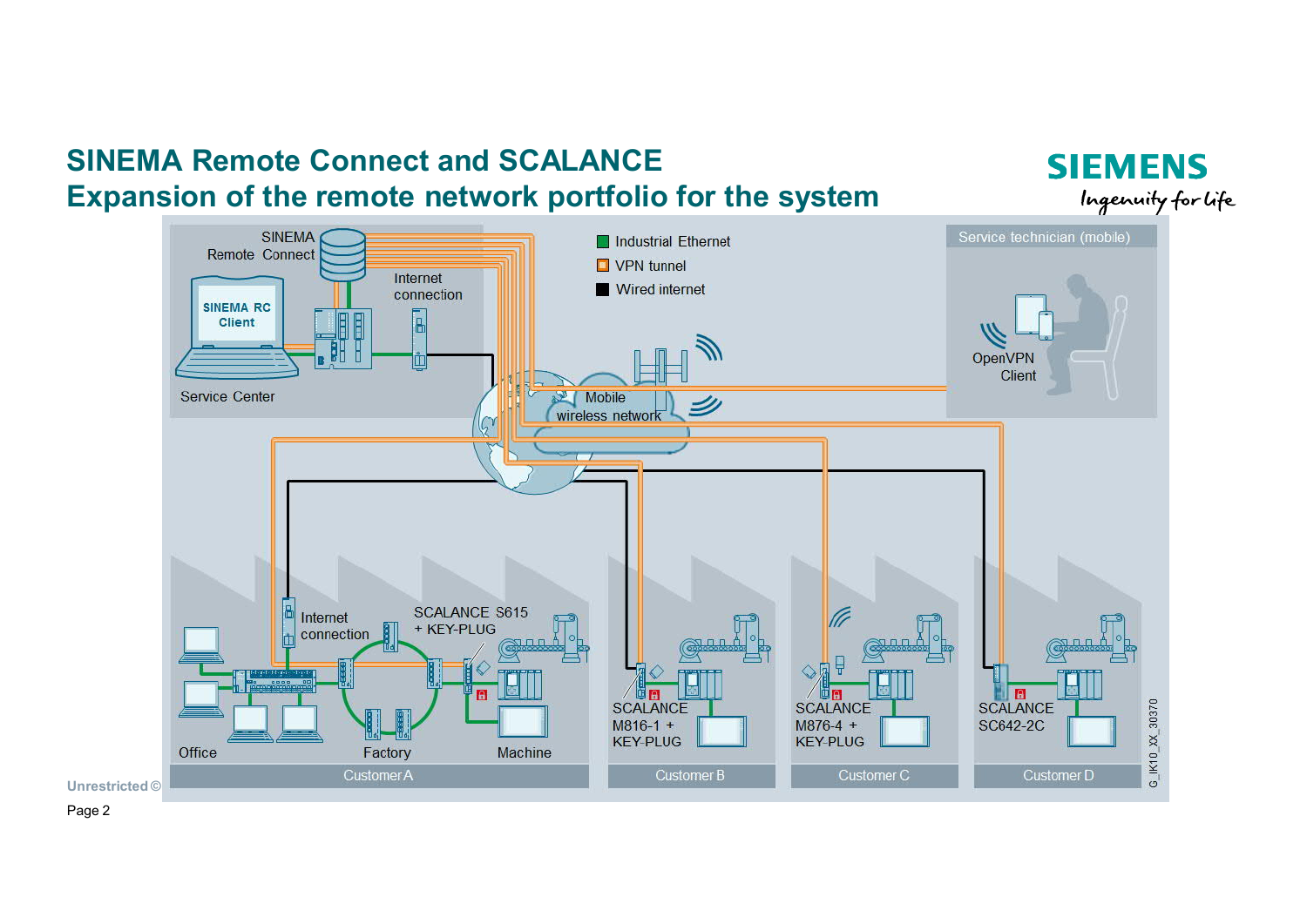## **Industrial security appliances – SCALANCE S**



## **Industrial Security Appliance SCALANCE S**



**Unrestricted © Siemens AG 2020**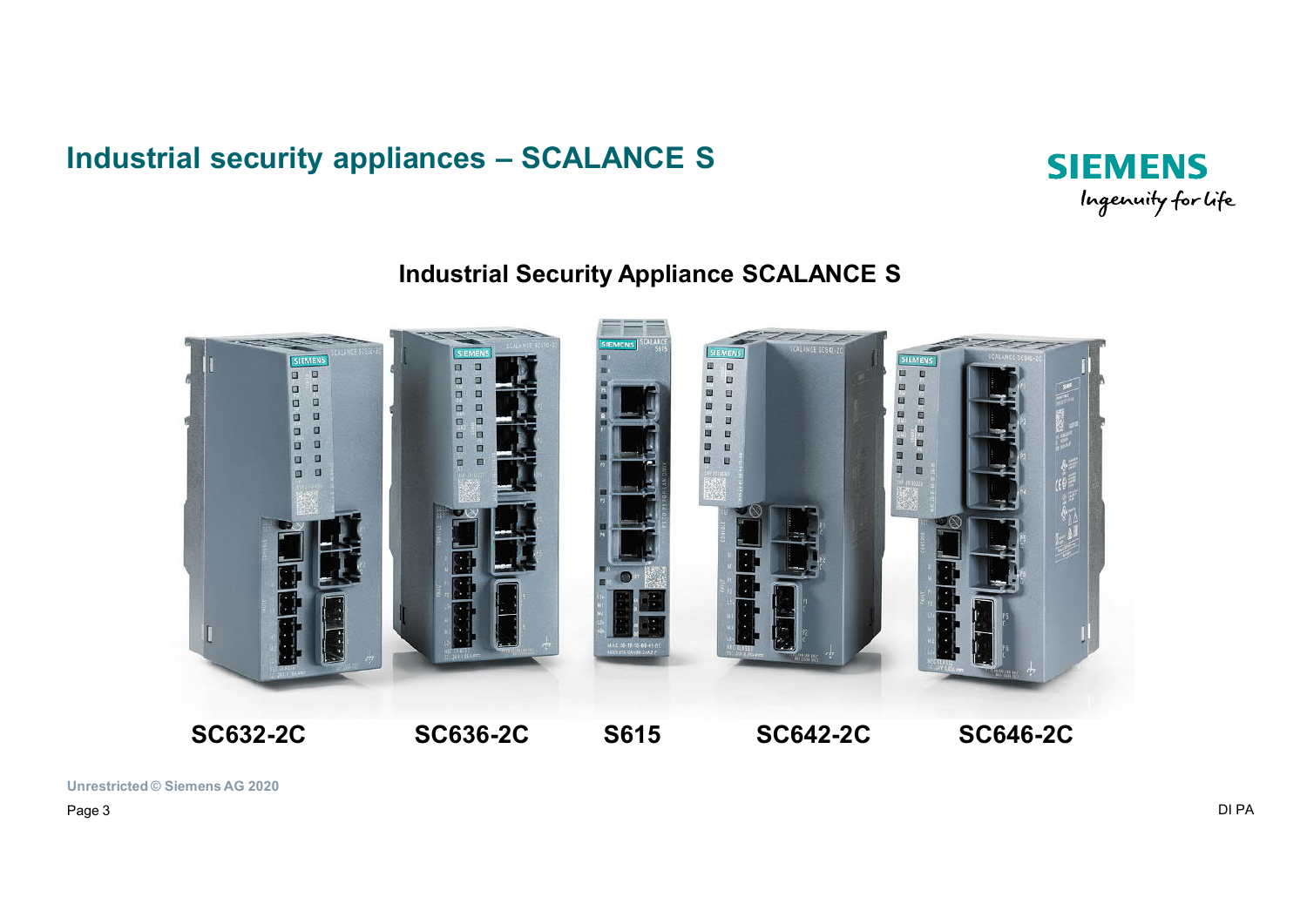## **SCALANCE M Wireless Public portfolio overview**



**SIEMENS** Ingenuity for life

|                                        |                 | <b>SCALANCE M874-2</b>   |                | <b>SCALANCE M874-3</b> |                | <b>SCALANCE M876-3</b>                |           | <b>SCALANCE M876-4</b> |                                               |
|----------------------------------------|-----------------|--------------------------|----------------|------------------------|----------------|---------------------------------------|-----------|------------------------|-----------------------------------------------|
| <b>WAN interfaces</b>                  |                 | 2G / EDGE                |                | 3G / HSPA+             |                | 3G / HSPA+<br><b>CDMA2000 / EV-DO</b> |           | 4G / LTE               |                                               |
| <b>Number of IE ports</b>              |                 | $\overline{2}$           | <b>SIEMENS</b> | $\overline{2}$         | <b>SIEMENS</b> | $\overline{4}$                        | <b>Ko</b> | $\overline{4}$         | $\bullet$                                     |
| <b>DI/DO</b>                           |                 | 1/1                      | $\bullet$      | 1/1                    | $\bullet$      | 1/1                                   |           | 1/1                    | $\bullet$                                     |
| <b>FW/VPN (IPsec)/ NAT</b>             |                 | Yes                      |                | Yes                    |                | Yes                                   |           | Yes                    |                                               |
| <b>OpenVPN (Client)</b>                |                 | Yes                      |                | Yes                    |                | Yes                                   |           | Yes                    |                                               |
| <b>VRRP/RSTP</b>                       |                 | Yes                      |                | Yes                    |                | Yes                                   |           | Yes                    |                                               |
| <b>WBM/CLI</b>                         |                 | Yes                      |                | Yes                    |                | Yes                                   |           | Yes                    |                                               |
| <b>TIA Portal</b>                      |                 | Yes                      |                | Yes                    |                | Yes                                   |           | Yes                    |                                               |
| <b>EN 50155 (no Conformal Coating)</b> |                 | <b>No</b>                | 國國             | <b>No</b>              |                | <b>No</b>                             |           | Yes                    | 国国                                            |
| Data rate                              | <b>Downlink</b> | Up to 237 Kbit/s         |                | Up to 14,4 Mbit/s      |                | Up to 14,4 Mbit/s                     |           | Up to 100 Mbit/s       | MAC: 00-18-18-81-00-28<br>5015 876 44400-2842 |
|                                        | <b>Uplink</b>   | Up to 237 Kbit/s         |                | Up to 5,76 Mbit/s      |                | Up to 5,76 Mbit/s                     |           | Up to 50 Mbit/s        |                                               |
| <b>Country versions</b>                |                 | $\overline{\phantom{a}}$ |                | RoW, CN                |                | RoW, ROK                              |           | EU, NAM                |                                               |

**Unrestricted © Siemens AG 2020 Unrestricted © Siemens AG 2019**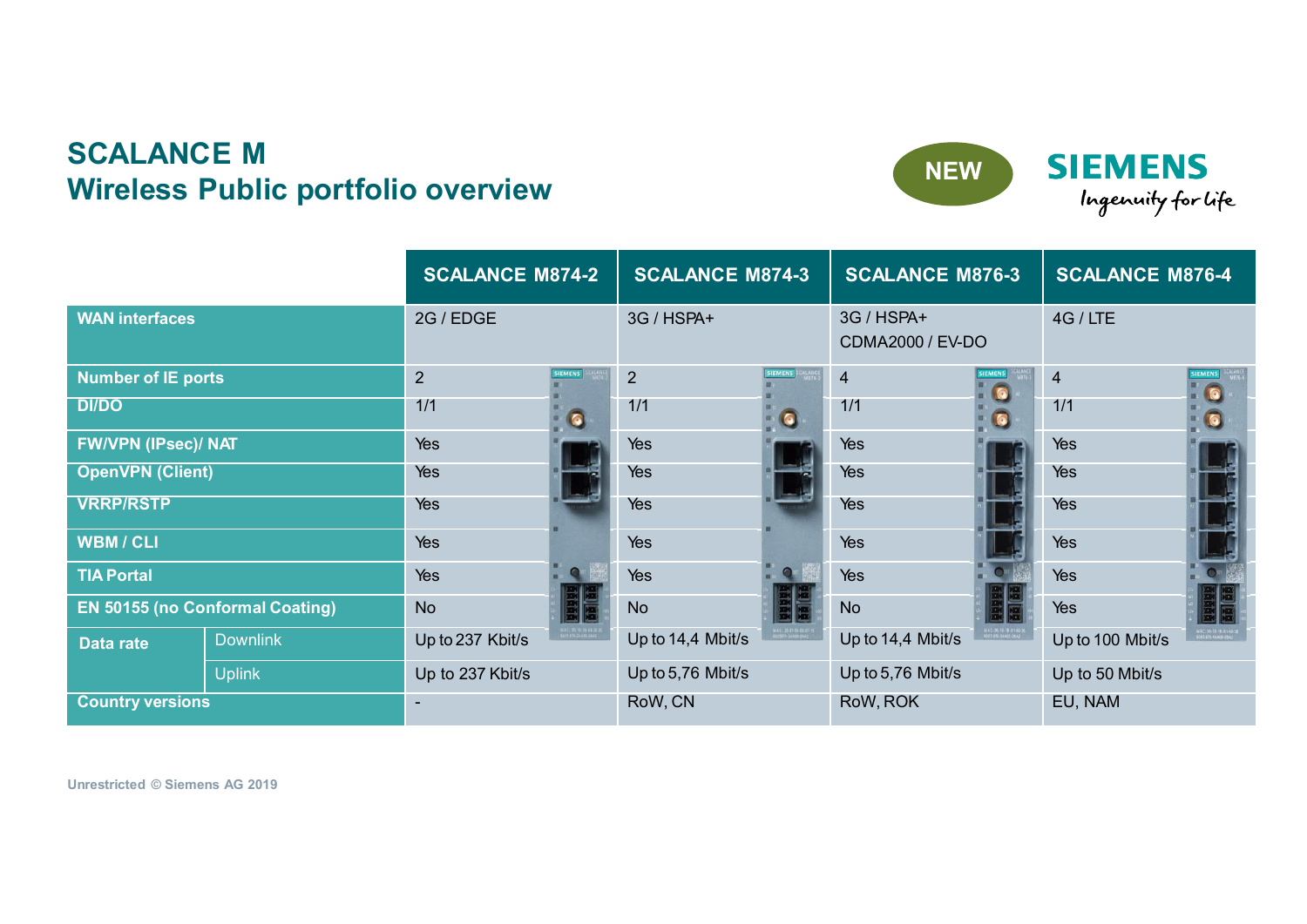## **SCALANCE M Wired portfolio overview**





\*only RSTP \*\*in work

**SIEMENS** 

Ingenuity for life

**Unrestricted © Siemens AG 2020 Unrestricted © Siemens AG 2020**

Page 24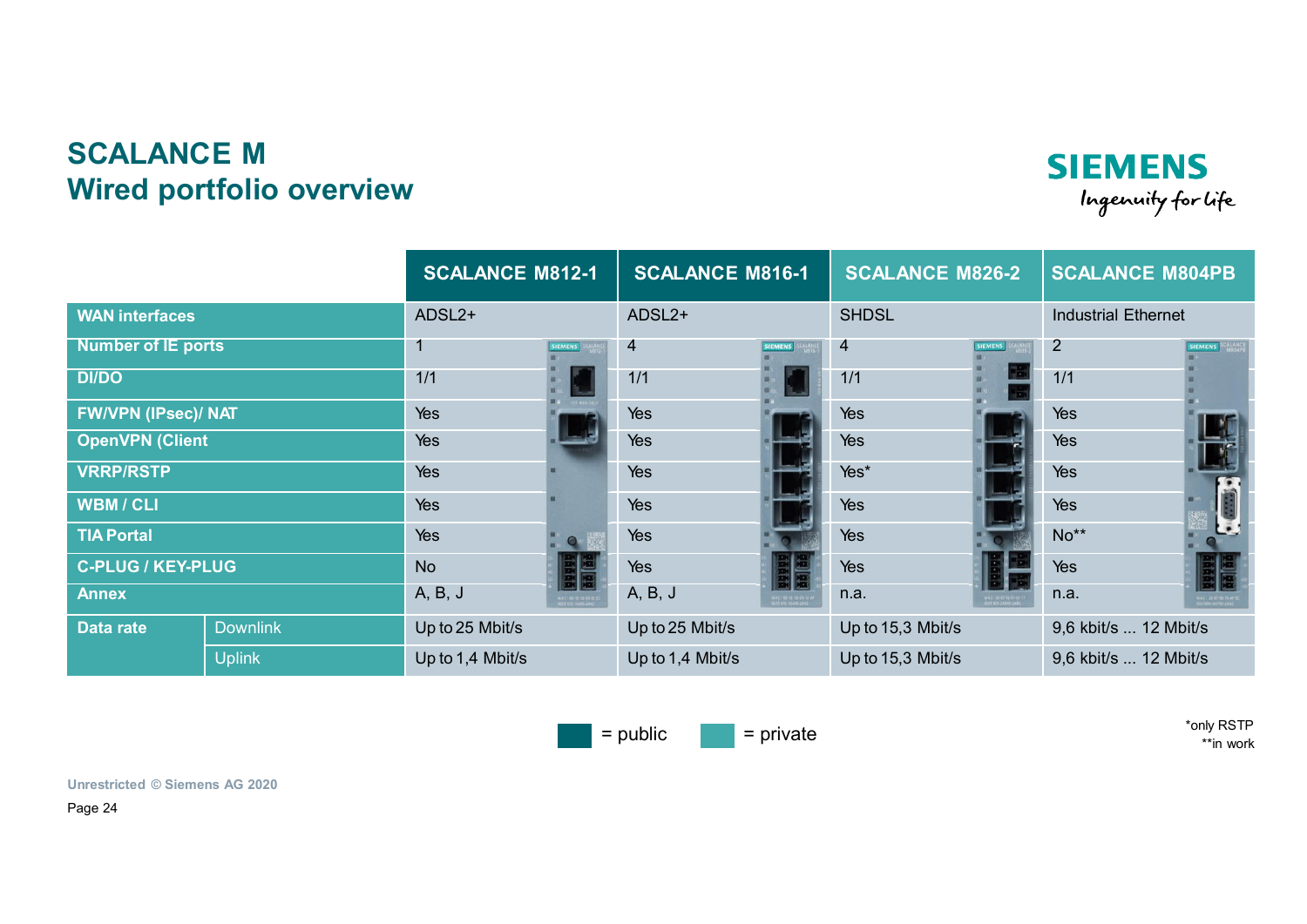### **SINEMA RC Wireless (4G/ LTE)**



- SINEMA Remote Connect
- Basic software for 4 VPN connections
- SINEMA RC Client
- License key on USB stick
- SCALANCE M876-4 (EU) industrial router (4G)<sup>27</sup>
- **KEY-PLUG SINEMA RC**
- Direct-mount antenna
- Remote antenna with 5m cable

Article No. 6GK1720-0AP03 Price: please ask your sales representative

### SINEMA Remote Connect - Basic software for 4 VPN connections - SINEMA RC Client - License key on USB stick KEY-PLUG SINEMA RC Article No. 6GK1720-0AP04 Price:

### **SINEMA RC LAN (4 VPN connections)**



- SINEMA Remote Connect
- Basic software for 4 VPN connections
- SINEMA RC Client
- License key on USB stick
- SCALANCE S615 Industrial Security Appliance
- **E** KEY-PLUG SINEMA RC

### 6GK1720-0AP02 Article No.

Price: please ask your sales representative

**SINEMA RC (PROFIBUS/ MPI)** 

- 
- SCALANCE M804PB industrial router (PROFIBUS/ MPI)

**SIEMENS** 

Ingenuity for Life

please ask your sales representative

### **SINEMA RC LAN (68 VPN connections)**



- SINEMA Remote Connect
- Basic software for 4 VPN connections
- Upgrade of 64 VPN connections
- SINEMA RC Client
- License key on USB stick
- SCALANCE SC636-2C Industrial Security Appliance

6GK1720-0AP05 Article No. Price: please ask your sales representative

**Unrestricted © Siemens AG 2020**